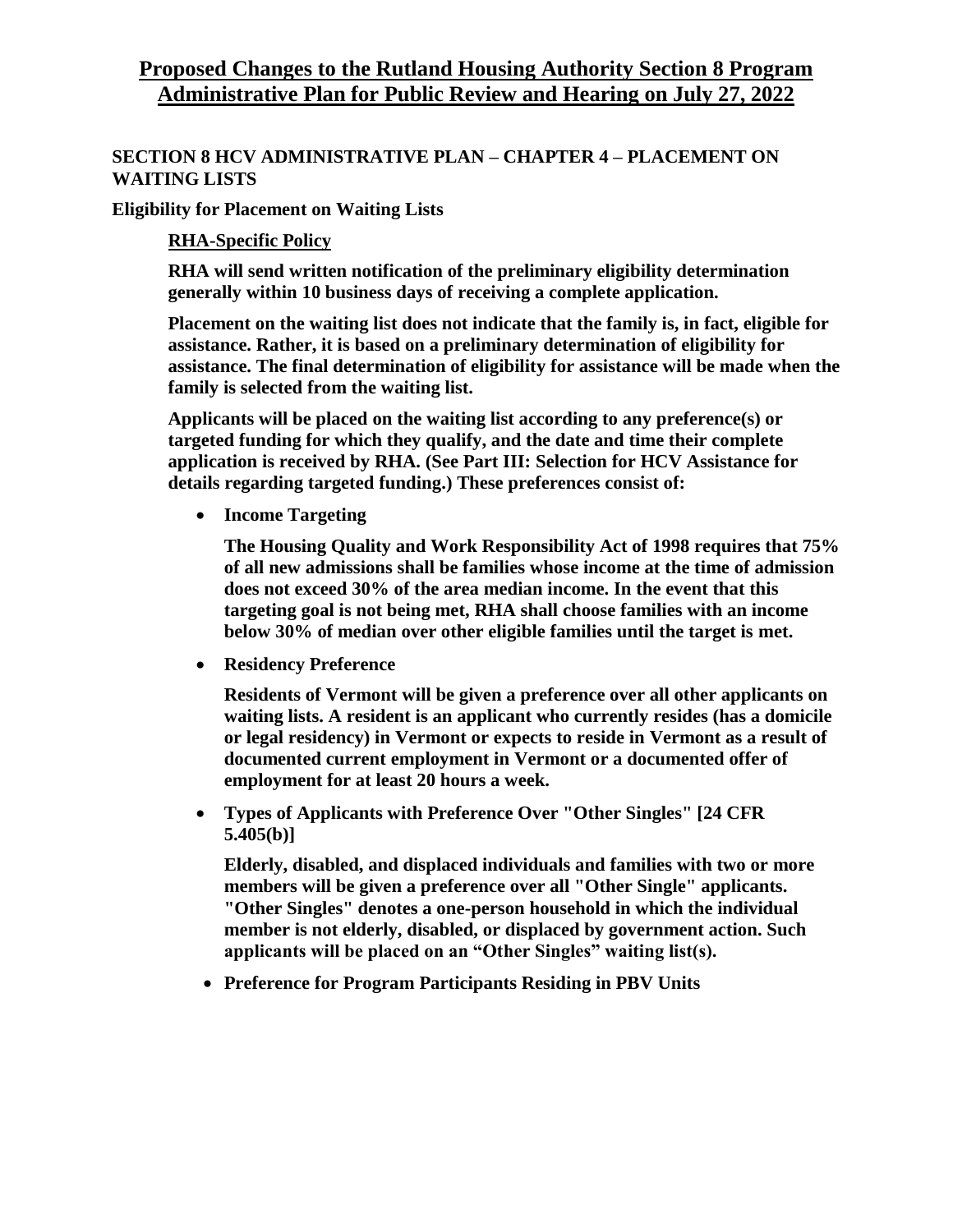**After a year of occupancy in a housing unit with a RHA-funded PBV, a program participant who is in full compliance with the Statement of Family Responsibilities will be eligible to apply for a Section 8 tenant-based Housing Choice Voucher and will be given a preference over other applicants on the Waiting List.**

**Local Preferences** 

**In addition to the above waitlist preferences awarded at the time of application, RHA also utilizes a system of Local Preferences. See Section III – Selection for HCV Rental Assistance for further information regarding Local Preferences and related preference-related hierarchy in providing rental assistance.**

**Preferences at Properties with PBVs**

**Owners of properties which have PBVs tied to some or all units (including RHA-owned units) may establish property-specific preferences in addition to RHA's overarching preferences outlined above. Please see applicable Tenant Selection Policies for each such property to learn details.**

### **Targeted Funding**

**RHA administers the following types of targeted funding:**

**Mainstream Housing Vouchers–**

**Applicants with a non-elderly disabled family member are eligible for a Mainstream Voucher as well as a Regular Housing Choice Voucher.**

**Regular PBVs –**

**Applicants interested in and qualified for a particular development which has PBVs will be placed on that particular development's waiting list, in accordance with any preferences or priorities established for that waiting list.**

**RAD PBVs –**

**Applicants interested in and qualified for an elderly/disabled or family development which has PBVs because of a HUD Rental Assistance Demonstration (RAD) program conversion will be placed on the appropriate RAD PBV Waiting List, in accordance with any preference or priorities established for that waiting list.**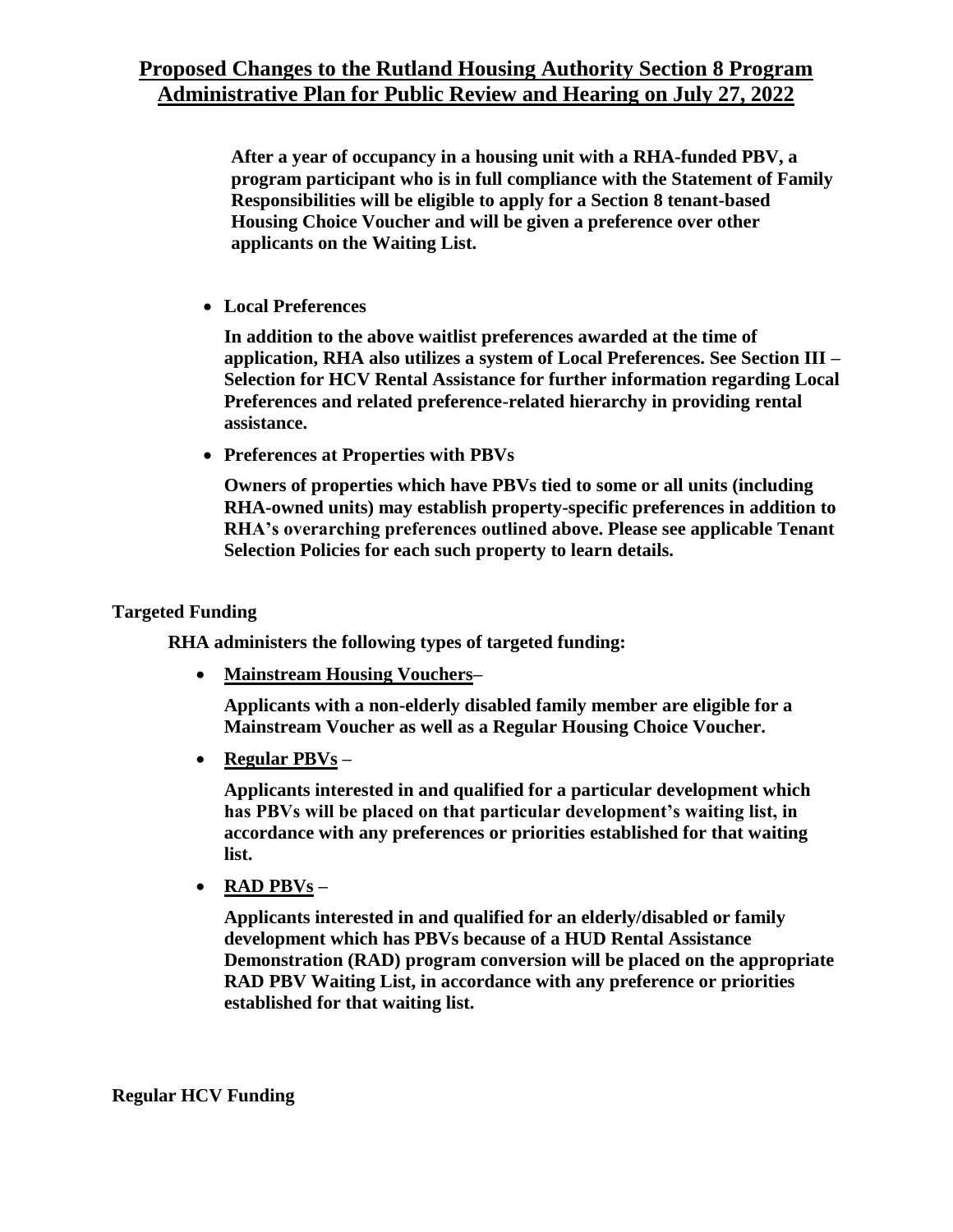# **Proposed Changes to the Rutland Housing Authority Section 8 Program Administrative Plan for Public Review and Hearing on July 27, 2022**

**Regular HCV funding may be used to assist any eligible family on the waiting list. Families are selected from the waiting list according to the policies provided in Section 4-III.C.**

### 4-III.C. SELECTION METHOD

**PHAs must describe the method for selecting applicant families from the waiting list, including the system of admission preferences that the PHA will use [24 CFR 982.202(d)].** 

**Local Preferences [24 CFR 982.207; HCV p. 4-16]**

**PHAs are permitted to establish local preferences, and to give priority to serving families that meet those criteria. HUD specifically authorizes and places restrictions on certain types of local preferences. HUD also permits the PHA to establish other local preferences, at its discretion. Any local preferences established must be consistent with the PHA plan and the consolidated plan and must be based on local housing needs and priorities that can be documented by generally accepted data sources.** 

### **RHA-Specific Policy**

**RHA will use the following local preference system:**

**For up to fifty percent (50%) of lease-ups in every fiscal year, RHA's HCV tenantbased voucher programs, RHA elects to extend consideration for a Local Preference to:**

- **Vulnerable applicants (families with extremely low income who are homeless or at risk of homelessness) for whom a supported housing opportunity is available to help them obtain and/or retain permanent housing.**
- **Applicants transitioning from programs affiliated with RHA, including but not limited to, the Domestic Violence Transitional Housing Program, Rutland Area Bridge Housing and Rutland Area Mentor Connector/ VCRHYP Transitional Housing Program**
- **Applicants whose individual circumstances are determined by the RHA Executive Director to be an emergency housing situation not resulting from the family's actions or inaction, including but not limited to:**
	- o **displacement by state or local government.**
	- o **currently a client in a permanent supportive housing or rapid rehousing project ready to graduate,**
	- o **displacement due to extensive structural damage as a result of a disaster.**
	- o **harassment against a family in a protected class;**
	- o **victims of domestic violence; or**